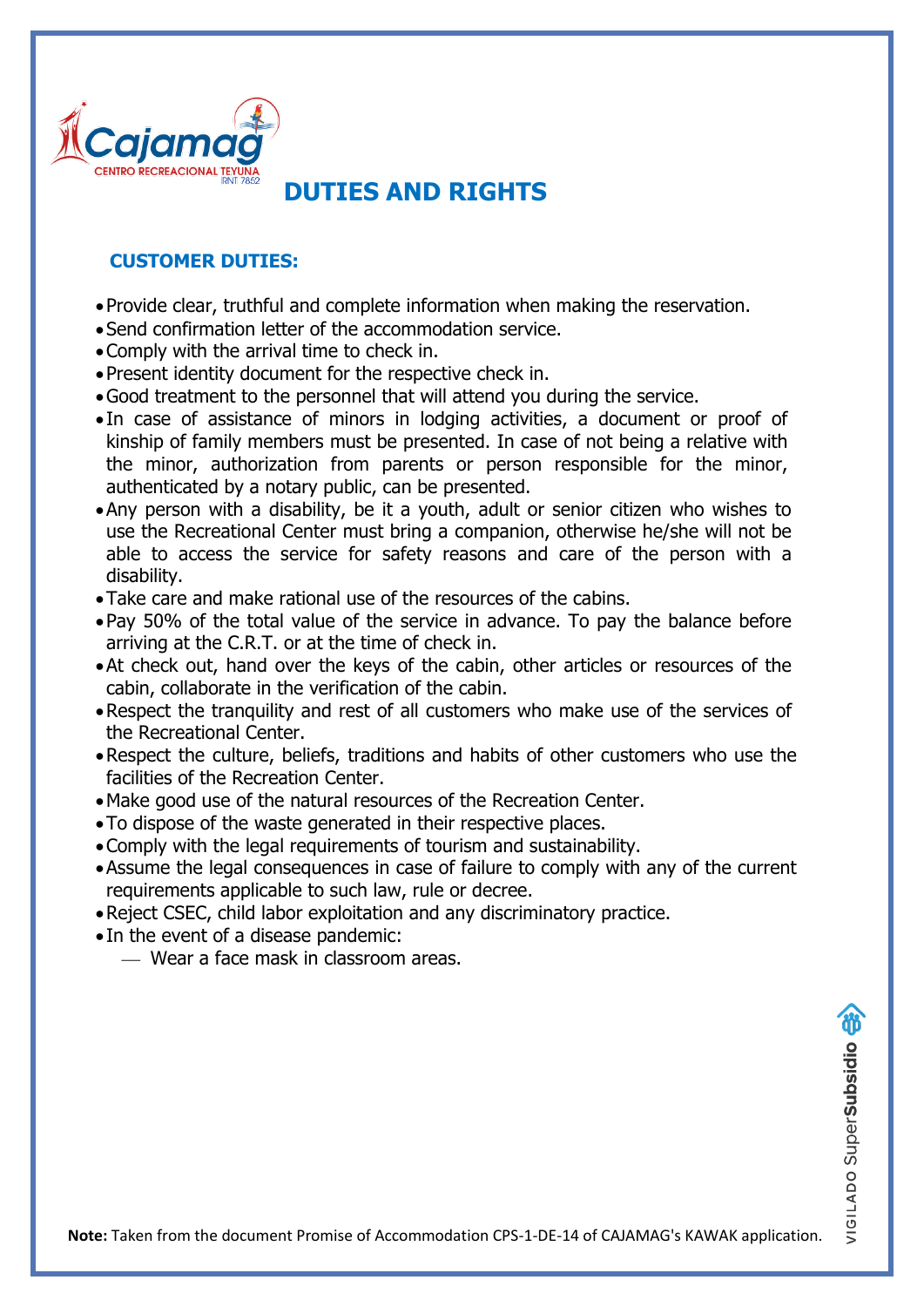

#### **CUSTOMER RIGHTS:**

- •Receive all the services established in the service offer.
- •Receive proof of payment of the service through a sales invoice.
- •Receive clear, complete and timely information about the service.
- •Right to privacy and entry restrictions of the lodging personnel when the client is using the cabin.
- •To express their concerns, complaints and suggestions.
- •The right to receive courteous and kind treatment from the staff that attends him/her during the stay.
- •The right to evaluate the service received through a satisfaction survey.
- •To enjoy the different recreational areas of the Recreational Center.
- •To know the conditions and restrictions of the service to be received.
- •To know the information of the legal requirements applicable to the clients for the sustainable activities of the Recreational Center.
- •To learn about the fauna and flora of the Recreational Center.
- •To learn about the activities and campaigns that are being carried out at the Recreational Center to promote sustainability.
- •To learn about the responsibility and commitment to sustainable management in environmental aspects (protection of natural heritage, efficient use of water, energy and proper waste management) and socio-cultural aspects (cultural heritage, rejection of sexual and commercial exploitation of children and adolescents, rejection of child labor and support for non-discrimination of any kind: race, culture, religion, among others) that should be taken into account when visiting the Recreation Center.
- •Acquire an insurance policy.
- Inform clients and/or companies of the conditions and restrictions of the service provided, as well as the scope of the policy contracted for each activity.
- Immediate attention to complaints and claims.
- •Know the biosecurity protocols established for the prevention of Covid-19 in the facilities of the Recreational Center.

**Note:** Taken from the document Promise of Accommodation CPS-1-DE-14 of CAJAMAG's KAWAK application.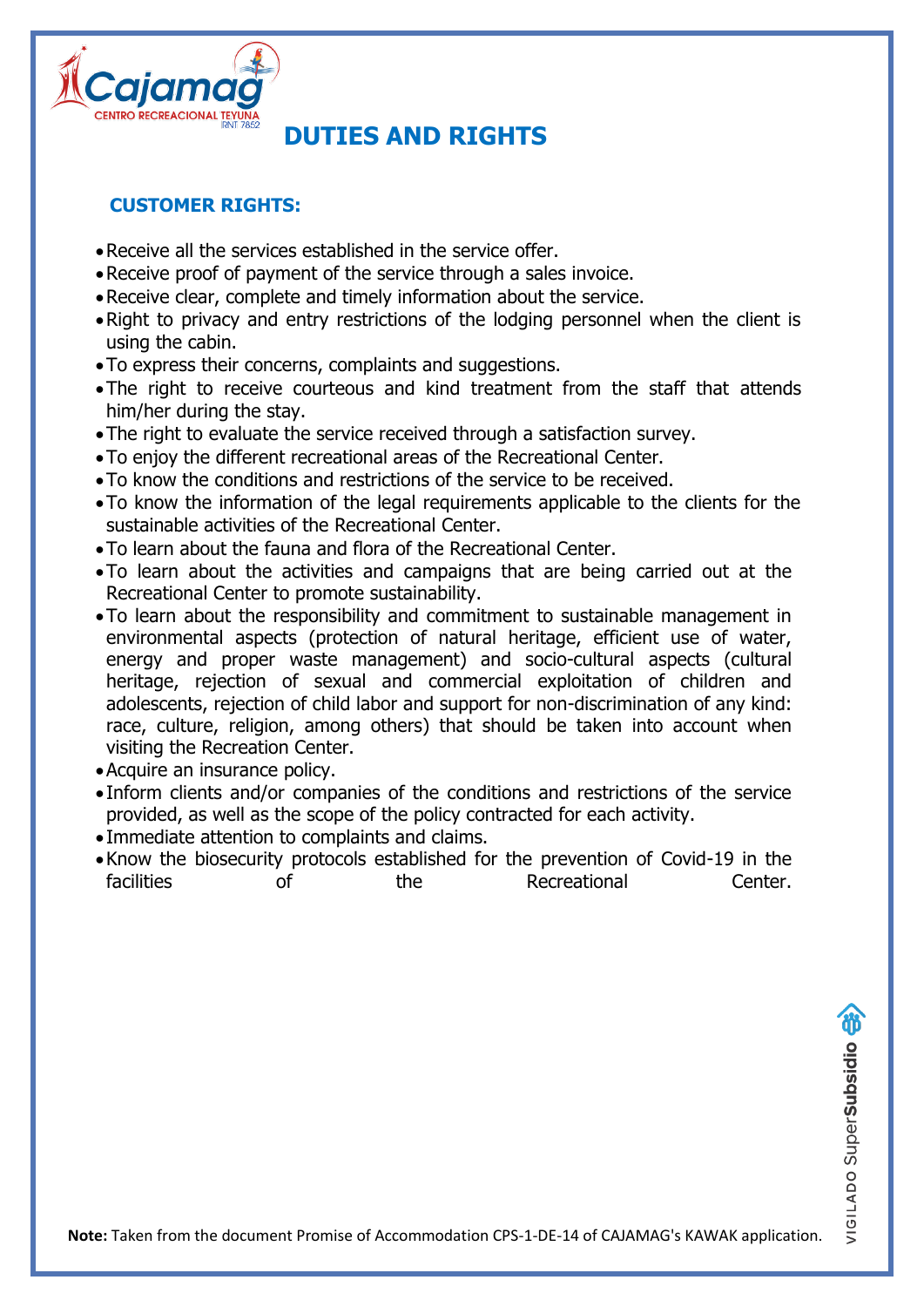

### **DUTIES OF COLLABORATORS:**

- •Knowledge and implementation of legal requirements regarding sustainability.
- •Comply with all Teyuna Cajamag recreational center guidelines related to lodging •activities.
- •Keep informed about progress and new sustainability practices at the recreation • center.
- •Report irregularities or non-compliance with sustainability commitments.
- •Make suggestions for strengthening sustainability programs.
- •Provide responsible information about the different tourist attractions in the city.
- •Provide information on current legal regulations on the illicit trafficking of flora
- •and fauna species, goods of cultural interest, and commercial sexual exploitation
- •of children and adolescents.
- •Reject CSEC, child labor exploitation and any discriminatory practice.
- •Participate in social and charitable activities organized by the recreational center.
- •To have a good personal appearance and in accordance with the performance of • their activities.
- •Respect the culture, beliefs, traditions and habits of the people of the region.
- •Make proper use of the facilities of our Teyuna Recreational Center.
- •Comply with environmental, socio-cultural and economic sustainability programs.
- •Make rational use of natural resources.
- •Comply with the legal requirements for the prevention of sexual exploitation of • minors.
- •Report identified cases of CSEC, violation of rights of vulnerable population and
- commercialization of endangered flora and fauna.
- •Comply with the contractual conditions for the provision of services.
- •Comply with the training established for each function to strengthen their labor
- competencies and those related to sustainability.
- In the event of a disease pandemic:
- ⎯ Wear a face mask in the classroom areas.

**Note:** Taken from the document Promise of Accommodation CPS-1-DE-14 of CAJAMAG's KAWAK application.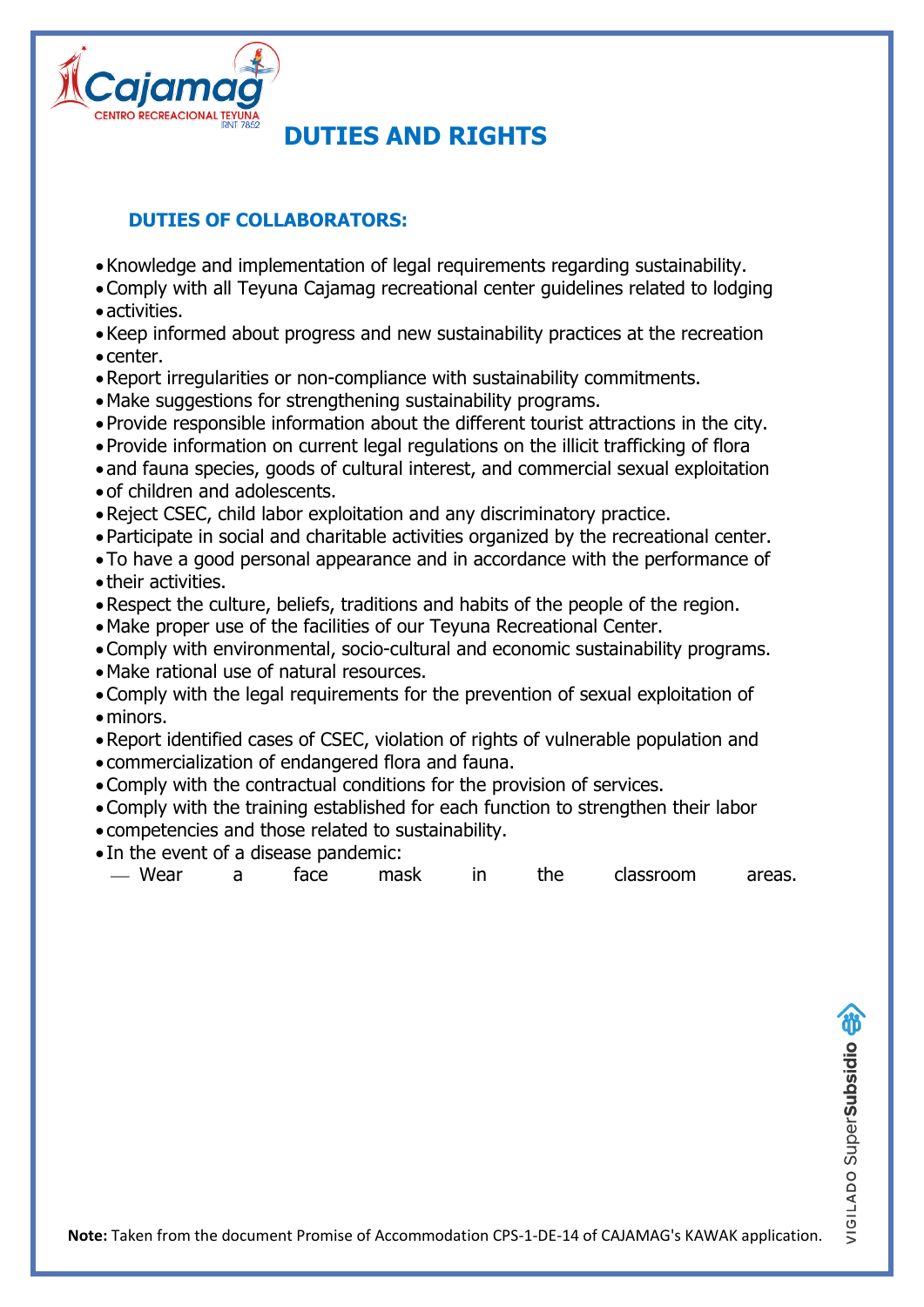

### **RIGHTS OF COLLABORATORS:**

- •Receive fair and timely payment for services provided.
- •To know the projects and initiatives developed by the recreation center in terms of sustainability issues.
- •To be involved in the projects and initiatives of the recreation center.
- •Receive feedback on the provision of services in sustainable aspects.
- •Safety in the facilities of the recreation center.
- •Receive clear and complete information on the sustainable activities of the recreation center.
- •Know the information on the management of natural, socio-cultural and economic resources that impact our Teyuna Cajamag Recreational Center.
- •To know and promote the sites of tourist interest in the region.
- •To learn about the incredible facilities of our Centro Recreacional Teyuna Cajamag.
- •To learn about the legal requirements applicable to guests for tourism and lodging activities.
- •Know the policies and guidelines for the provision of services of our Centro
- •Recreacional Teyuna Cajamag.
- •To know the biosecurity protocols established for the prevention of Covid-19 in the facilities of the Recreational Center.